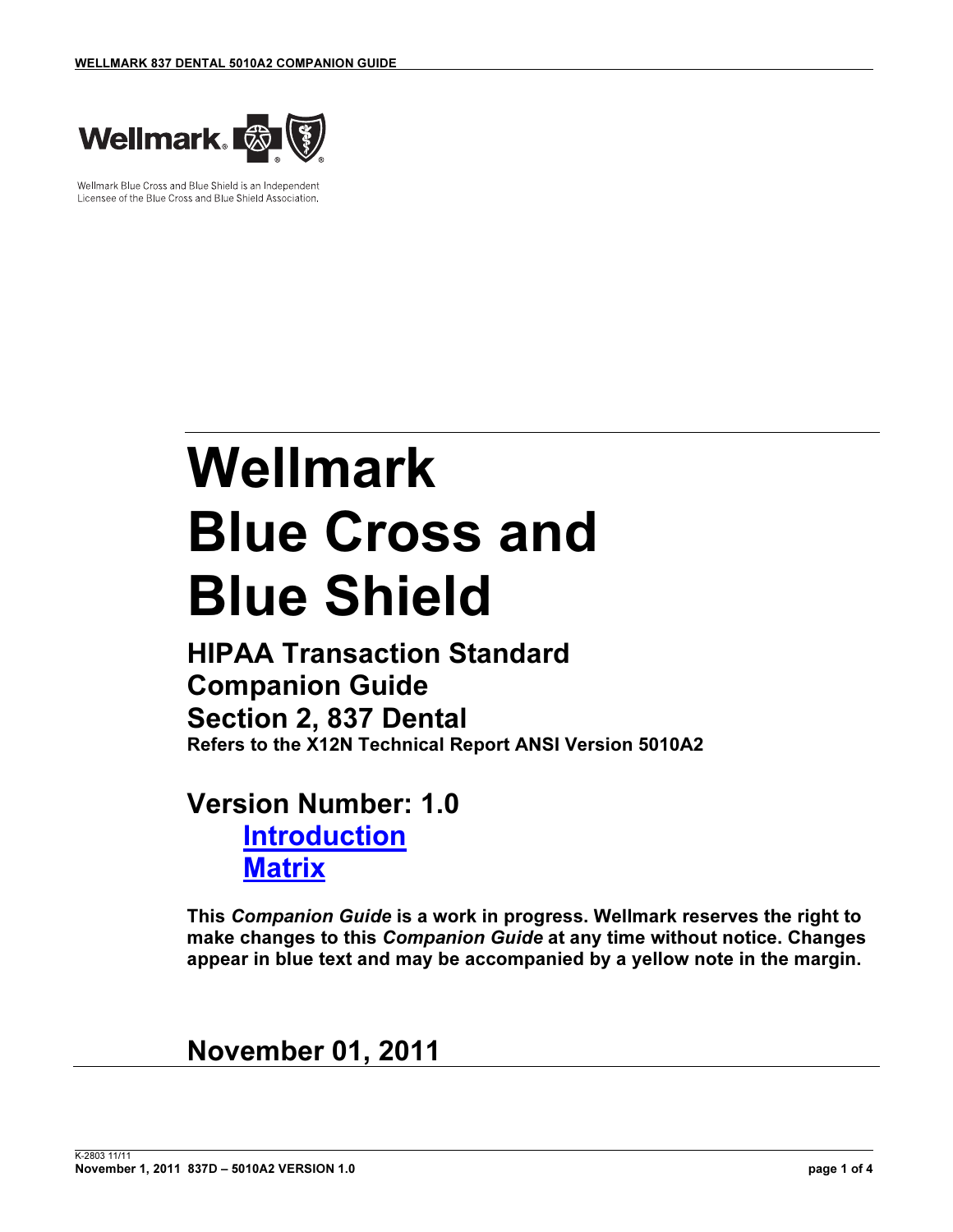# 1 Introduction

Wellmark places high priority on making it easy for you to do business with us. Electronic claims submission is one way we can do this. Electronic claims facilitate the transfer of information from your organization to ours in a standard data format. This Section 2-837D of the Wellmark Companion Guide provides information about the American National Standards Institute (ANSI) 837 Dental Health Care Claims transaction, Version 5010A2. This transaction is the accepted standard of the Health Insurance Portability and Accountability Act of 1996 (HIPAA). Section 1 of the Wellmark Companion Guide provides further information about the process of sending electronic transactions to Wellmark.

The Wellmark Companion Guide is to be used alongside the HIPAA 837D Technical Report Type 3 (TR3), which provides comprehensive information needed to create an ANSI 837 Dental transaction. The Wellmark Companion Guide does not change the specifications of the HIPAA TR3; rather, it is intended to clarify the areas where the technical report document provides options or choices to be made. The HIPAA-TR3 can be downloaded from the following Internet address: http://www.wpc-edi.com/hipaa/HIPAA\_40.asp.

The purpose of HIPAA-AS is to standardize transactions as much as possible. However, transactions may have some data elements that are treated differently by different payers. There may be some instances where the submitter is required to transmit data to us that we do not require to conduct business. In these instances, we may store the data sent to us, but we may not use the data for our business purposes.

## Billing the Appropriate 837 Version

There are four versions of the 837 transaction:

- 837I (Institutional)
- 837P (Professional)
- 837D (Dental)
- 837COB (Coordination of Benefits claims in all three of the above versions are now accepted by Wellmark. See the Wellmark 837 Coordination of Benefits Companion guide for additional information.)

#### When to submit as an 837P

Dental charges should be submitted in the 837P format when benefits will be covered as a medical claim, rather than a dental claim. Examples would include oral and maxillofacial surgery and accident care.

The following matrix should be reviewed to determine what data elements are optional or uniquely identify Wellmark.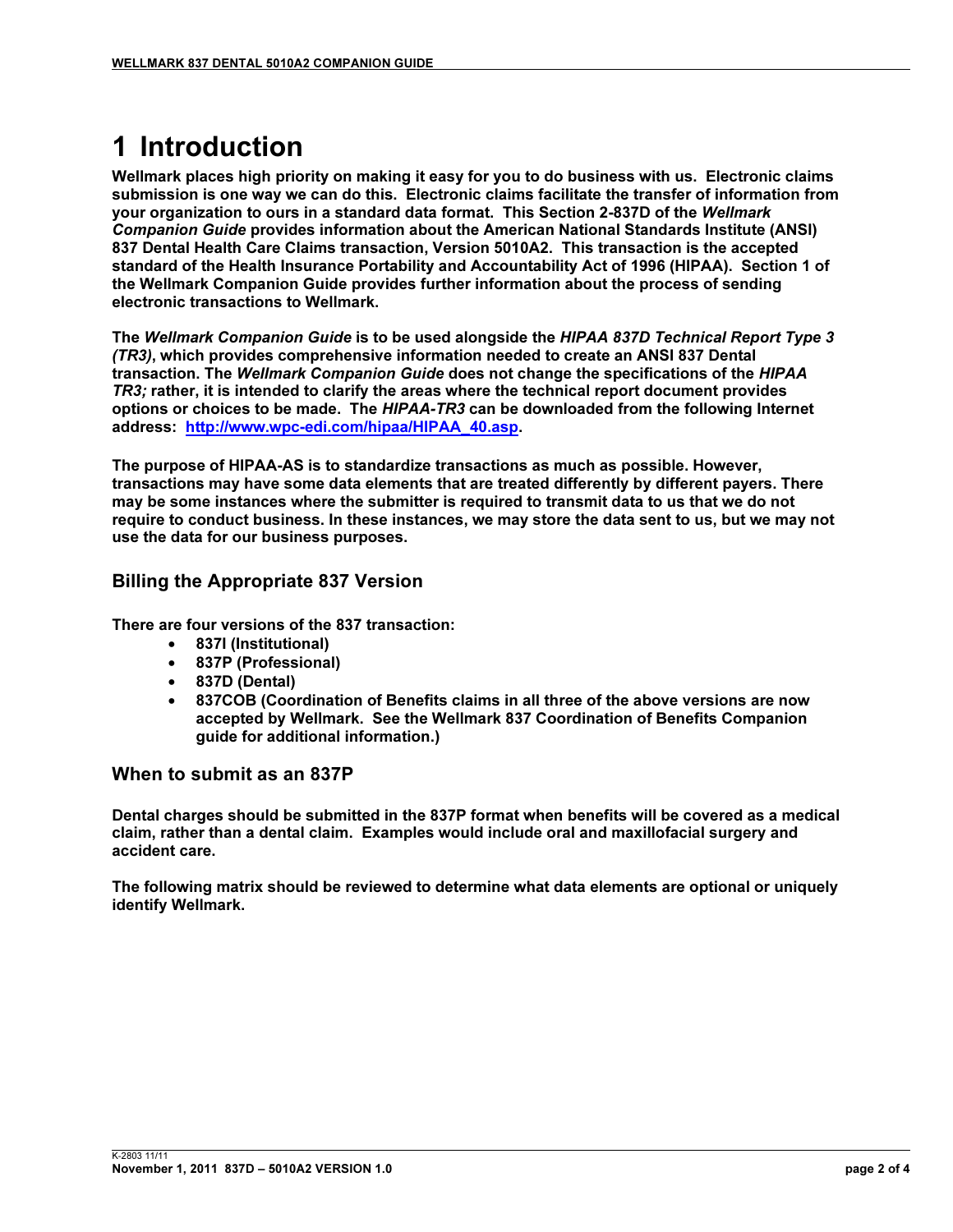#### LEGEND for Wellmark Matrix for the 837D

## SHADED rows represent "segments"; NON-SHADED rows represent "data elements."

"Loop – specific" comments are found in the first segment of the loop.

| Page # | Loop ID | Reference         | <b>Name</b>                                   | <b>Codes</b> | Length           | <b>Notes/Comments</b>                                                                                                                                                                                                                                                                            |
|--------|---------|-------------------|-----------------------------------------------|--------------|------------------|--------------------------------------------------------------------------------------------------------------------------------------------------------------------------------------------------------------------------------------------------------------------------------------------------|
| 69     | 1000A   | NM <sub>1</sub>   | <b>Submitter Name</b>                         |              |                  |                                                                                                                                                                                                                                                                                                  |
| 70     |         | <b>NM109</b>      | <b>Identification Code</b>                    |              | $9\,$            | Use leading zero's to make a 9-<br>digit code                                                                                                                                                                                                                                                    |
| 74     | 1000B   | NM <sub>1</sub>   | <b>Receiver Name</b>                          |              |                  |                                                                                                                                                                                                                                                                                                  |
| 75     |         | <b>NM109</b>      | <b>Identification Code</b>                    |              | 5                | Wellmark Receiver ID-88848                                                                                                                                                                                                                                                                       |
| 82     | 2010AA  | NM <sub>1</sub>   | <b>Billing Provider Name</b>                  |              |                  |                                                                                                                                                                                                                                                                                                  |
| 84     |         | <b>NM108</b>      | <b>Identification Code Qualifier</b>          | XX           |                  |                                                                                                                                                                                                                                                                                                  |
| 85     |         | <b>NM109</b>      | <b>Identification Code</b>                    |              | 10               | National Provider Identifier (NPI)<br>as assigned by NPPES<br>Your NPI must be reported to<br>Wellmark prior to submission of<br>claims. Claims will not be<br>processed for reimbursement<br>until the NPI has been<br>communicated to Wellmark and<br>loaded to Wellmark's Provider<br>System. |
| 86     | 2010AA  | N <sub>3</sub>    | <b>Billing Provider Address</b>               |              |                  |                                                                                                                                                                                                                                                                                                  |
| 86     |         | N301              | <b>Address Information</b>                    |              | 9                | Provider must submit a street<br>address, do not submit PO Box<br>in Address 1.<br>Wellmark utilizes the provider's<br>billing/accounting address from<br>Wellmark's provider files to remit<br>claims payment.                                                                                  |
| 95     | 2010AA  | N <sub>4</sub>    | Billing Provider City, State,<br>Zip Code     |              |                  |                                                                                                                                                                                                                                                                                                  |
| 96     |         | N403              | Postal Code                                   |              | 9                | Providers must submit the 9-<br>digit zip code<br>When the last 4-digits are<br>unknown, Wellmark will accept<br>9998 as gap fill.                                                                                                                                                               |
| 97     | 2010AA  | <b>REF</b>        | <b>Billing Provider Tax</b><br>Identification |              |                  |                                                                                                                                                                                                                                                                                                  |
| 97     |         | REF01             | Reference Identification<br>Qualifier         | EI<br>SY     |                  | EI- Employer's Identification<br>Number (TIN)<br>SY- Social Security Number<br>(SSN)                                                                                                                                                                                                             |
| 97     |         | REF <sub>02</sub> | Reference Identification                      |              | $\boldsymbol{9}$ | Provider submit 9-digit TIN/SSN<br>Wellmark uses the billing<br>provider TIN along with the<br>claim service dates and the<br>reported NPI to positively<br>identify the billing provider.                                                                                                       |
| 103    | 2010AB  | N3                | Pay To Address-Address                        |              |                  |                                                                                                                                                                                                                                                                                                  |